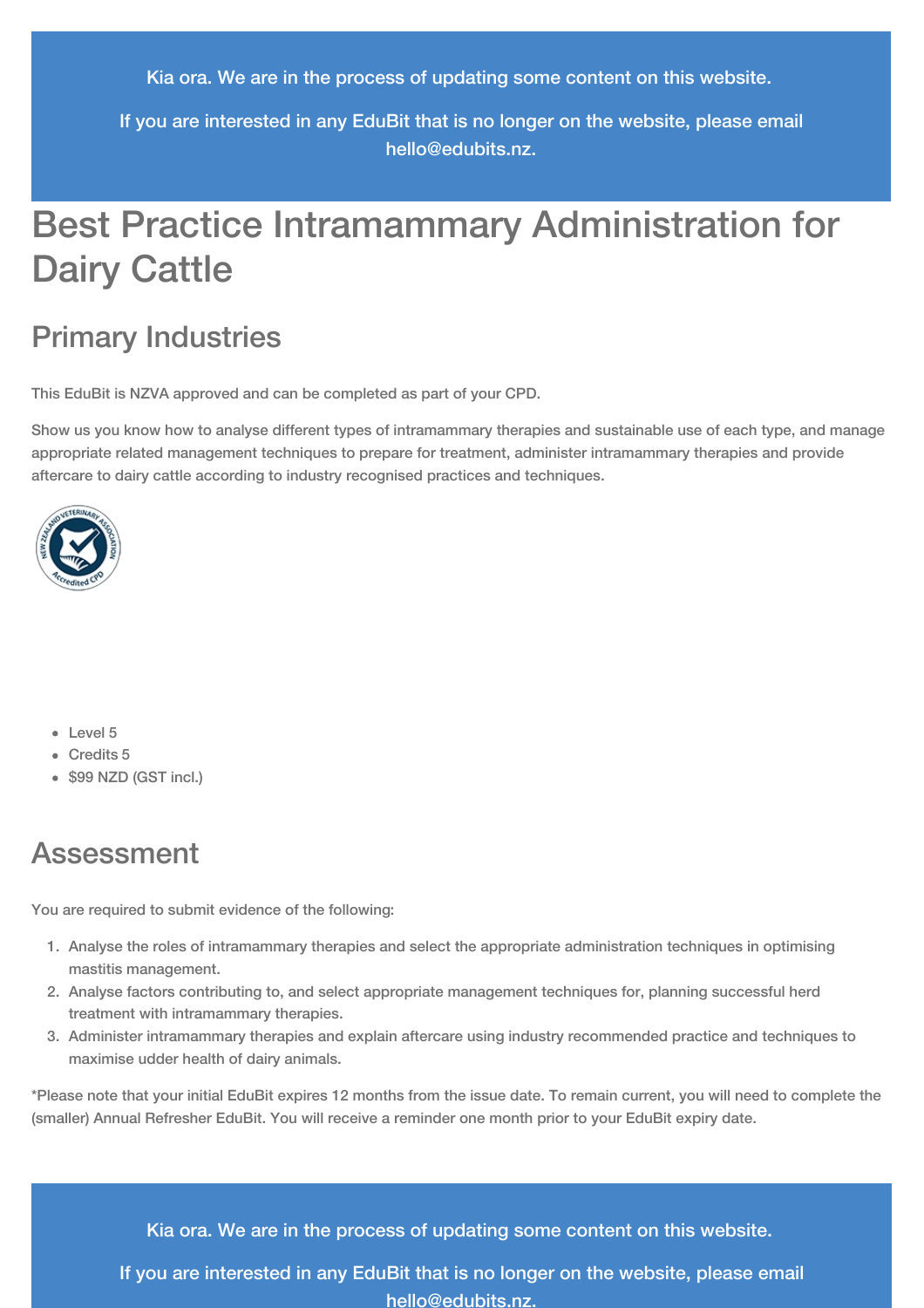To earn this EduBit, all work must be your own and you must submit evidence exactly as requested in the Task instructions.

When you've finished gathering your evidence, press Purchase. Trained and experienced assessors are standing by to evaluate your evidence and provide feedback on how you did for each task, as well as how you did overall.

- If your evidence does not yet meet the requirements, we will provide feedback on what is missing and encourage you to practice your skills and attempt the EduBit again at a later date.
- If there are minor gaps in your submission evidence, you will be given the opportunity to resubmit. You will have 14 calendar days to add the missing evidence and submit for re-evaluation.
- If you have any questions, please check our[Frequently](https://edubits.nz/help/faqs/) Asked Questions or feel free to email us at hello@edubits.nz.

## Learning Recommendations

You are strongly advised to access these Learning Resources and watch the videos before submitting your evidence.

If you are attending an on-farm workshop run by Zoetis or your vet clinic, this may also provide you an excellent opportunity to collect evidence for this EduBit.

#### Zoetis Learning [Resources](https://www.zoetis.co.nz/livestocksolutions/dairywellness/preventing-mastisis/downloadable-resources.aspx) include:

- Preventing Mastitis Best Practice Administration (Video)
- Preventing Mastitis Best Practice Administration (Written Guide)
- Dry Cow Therapy Technical Detailer
- Management of Cows at Drying Off Resources

#### DairyNZ Learning Resources include:

- Minimising Mastitis and Mastitis [Management](https://www.dairynz.co.nz/animal/cow-health/mastitis/)
- DairyNZ [SmartSAMM](https://www.dairynz.co.nz/animal/cow-health/mastitis/tools-and-resources/guidelines-and-technotes/technote-14) Technote 14

## Tasks

## Proof of Identity

Please include a scanned copy of photo identification (e.g. passport, drivers licence, work ID card).

### General Information

Please provide the following information:

- 1. Your current role. e.g. veterinarian, LA veterinary technician, contracted teat seal administrator, share milker, contract milker.
- 2. Name of employer or place of study.

Kia ora. We are in the process of updating some content on this website.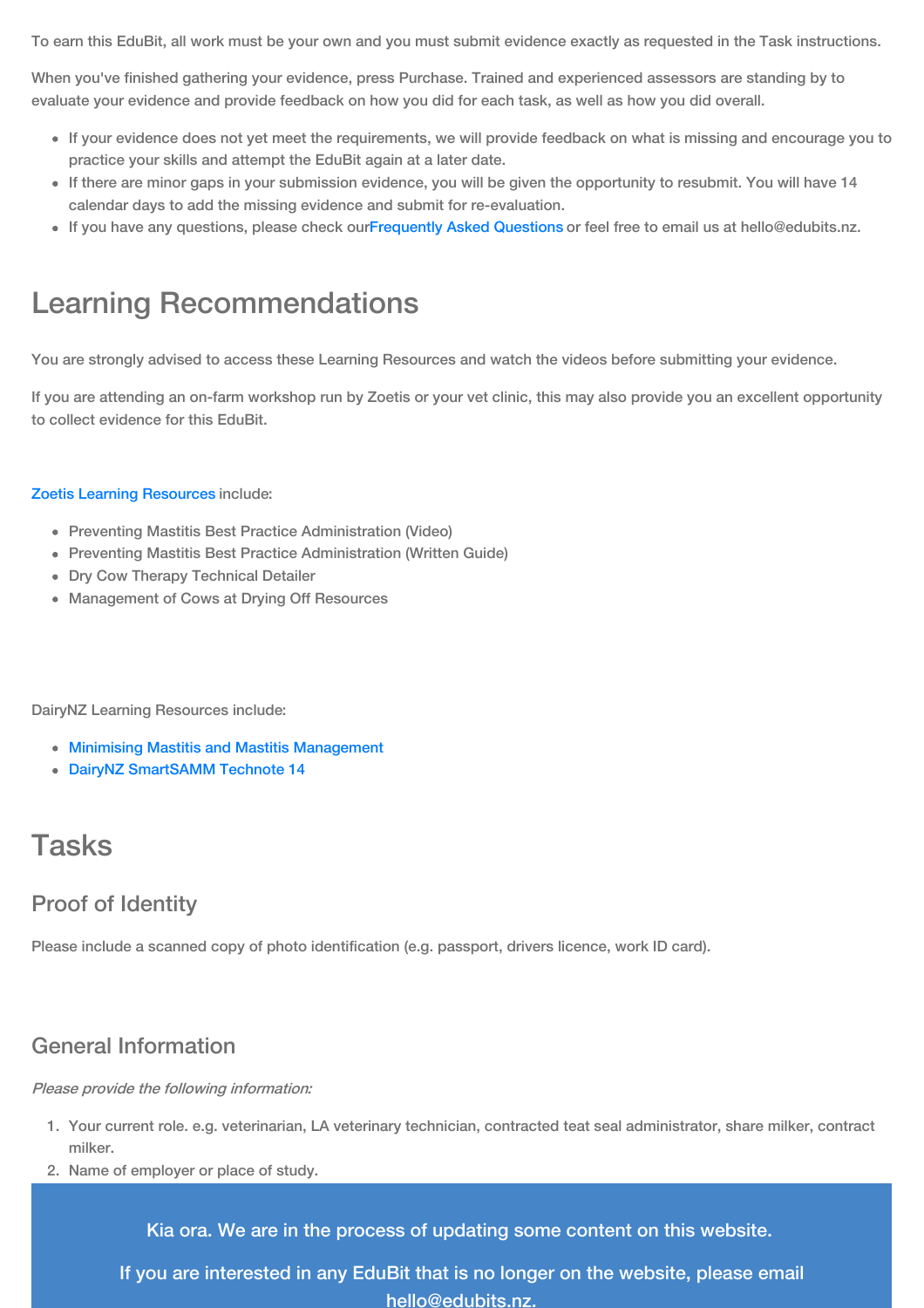- 3. Length of time you have been in this role.
- 4. If you are an Otago Polytechnic student, please provide your student ID number.

This information is provided as context for the EduBit Assessor only.

## Task 1: Underpinning Knowledge.

### You will need to:

1.1. Describe each of the following three (3) intramammary therapies for dairy cattle and give an example of when each therapy would be used:

- Antibiotic dry cow therapy.
- Internal teat sealants.
- Combination therapy (antibiotic dry cow therapy and internal teat sealant).

Maximum 600 words in total.

1.2. Explain at least one (1) major benefit of collecting a sterile milk sample from a cow with mastitis prior to treatment.

1.3. Identify the factors which you must consider when planning the use of internal teat sealants in a herd situation (for example Teatseal® infusion into a herd of heifers). Choose two (2) of these factors, and explain the impact that these two (2) factors will have on both:

- The planning of the day to ensure successful best practice administration.
- The management of successful mastitis prevention.

As two (2) examples, a "factor" may be the number of staff or weather conditions.

1.4. Explain what actions you would take in each of the four (4) scenarios:

- You come across a "blind" quarter, or a teat which is difficult to insert, while infusing teat seal to a herd of heifers.
	- While you are teat-sealing, you come across a bleeding teat end. Explain what needs to happen while teat-sealing and afterwards.
	- You accidentally dropped a tube before you took the lid off.
	- You were struggling to squeeze the tubes because of a cold, frosty morning. You have been given a bucket of hot water. Explain how you would utilise it.

1.5. Describe and explain the aftercare for cows being treated with an intramammary therapy. You must ensure that your answer addresses each of these five (5) areas of aftercare:

- Recording withholding periods.
- Monitoring treated cattle.
- Transporting stock.
- Feed intake (drying off).

Kia ora. We are in the process of updating some content on this website.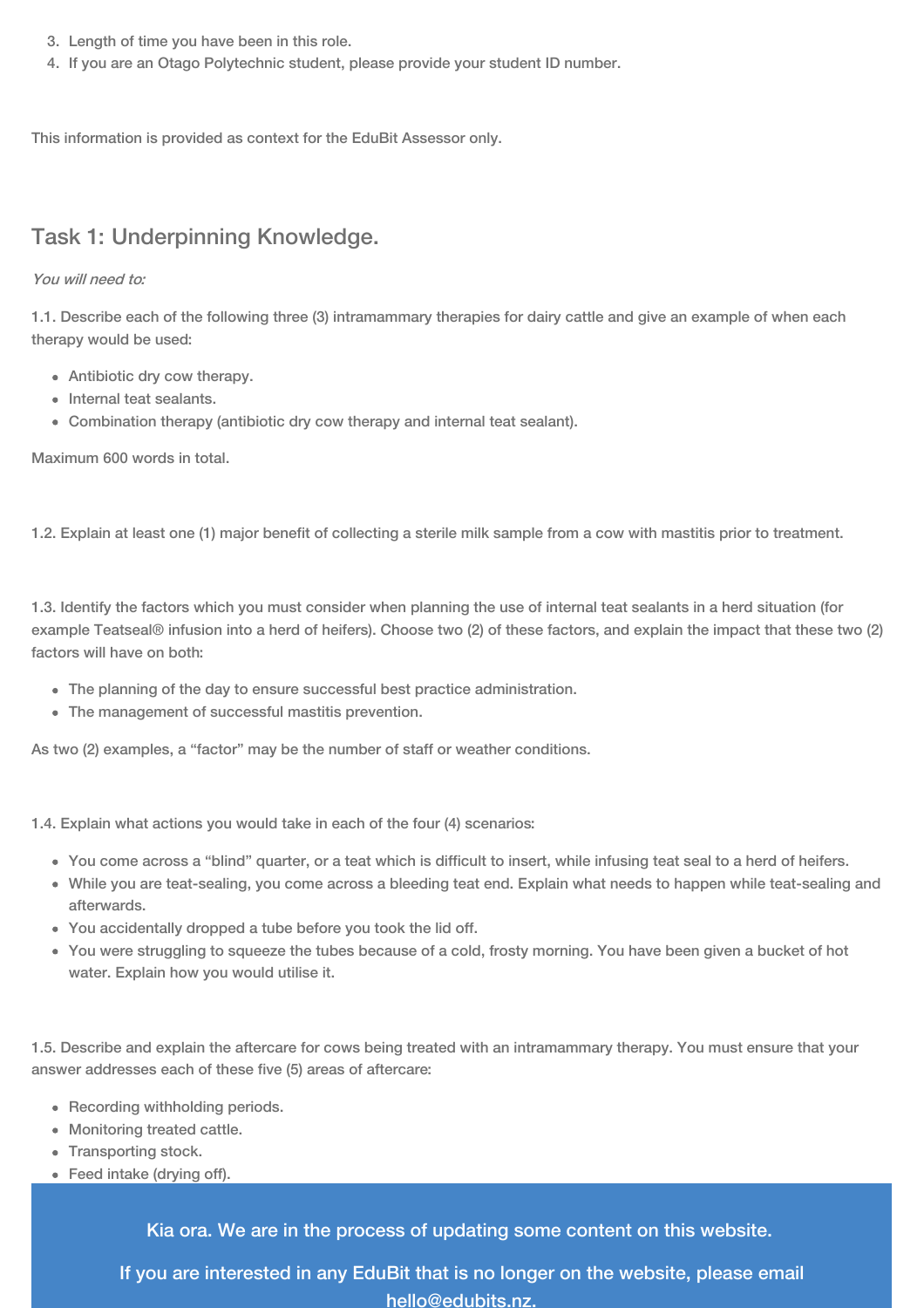Where freshly dried off cows are kept in the early dry period.

### Task 2: Preparation.

#### You will need to:

2.1. Provide evidence you have applied best practice to prepare for the infusion of intramammary therapies in a herd of cows. A "herd" may be three (3) or more cows. You may use a current example, or describe a past example.

Your submission must include:

- Identification of cows and how many cows.
- Calculate how many cows will be treated per person.
- Identification of the intramammary therapy or therapies being infused and explanation of the choice of therapy or therapies for this group of cows.
- Identification and explanation of the timing of the treatment of cows.
- Description and explanation of the preparation of the cows in the days and weeks prior to administration of intramammary therapies, and the day of administration.
- Identification and description of the roles of the staff on the intramammary therapy, and description of how staff are briefed so they are adequately prepared for the day.
- Identification and explanation of all equipment you have ready for teat sealing or drying off.

You may upload multiple files, and your submission may be in any of the following formats:

- Video.
- Photographs accompanied by captions and written explanations.
- Written answers.

Please refer to our Video [Evidence](https://edubits.nz/help/evidence-guidelines#videos) and Photo Evidence [Guidelines](https://edubits.nz/help/evidence-guidelines#photos) for help. Your video should be no longer than 5 minutes in length.

### Task 3: Administration and Aftercare.

Please note: You may submit evidence for Task 3 in one of two ways.

### Either:

- 1. A short video or videos of yourself, or
- 2. A completed attestation form signed by an approved attestor.

We recommend you download and read the attestor form before you decide which way you will submit your evidence for the sub-tasks below. This document also contains a list of approved assessors.

Kia ora. We are in the process of updating some content on this website.

If you are interested in any EduBit [that](mailto:hello@edubits.nz) is no longer on the website, please email hello@edubits.nz.